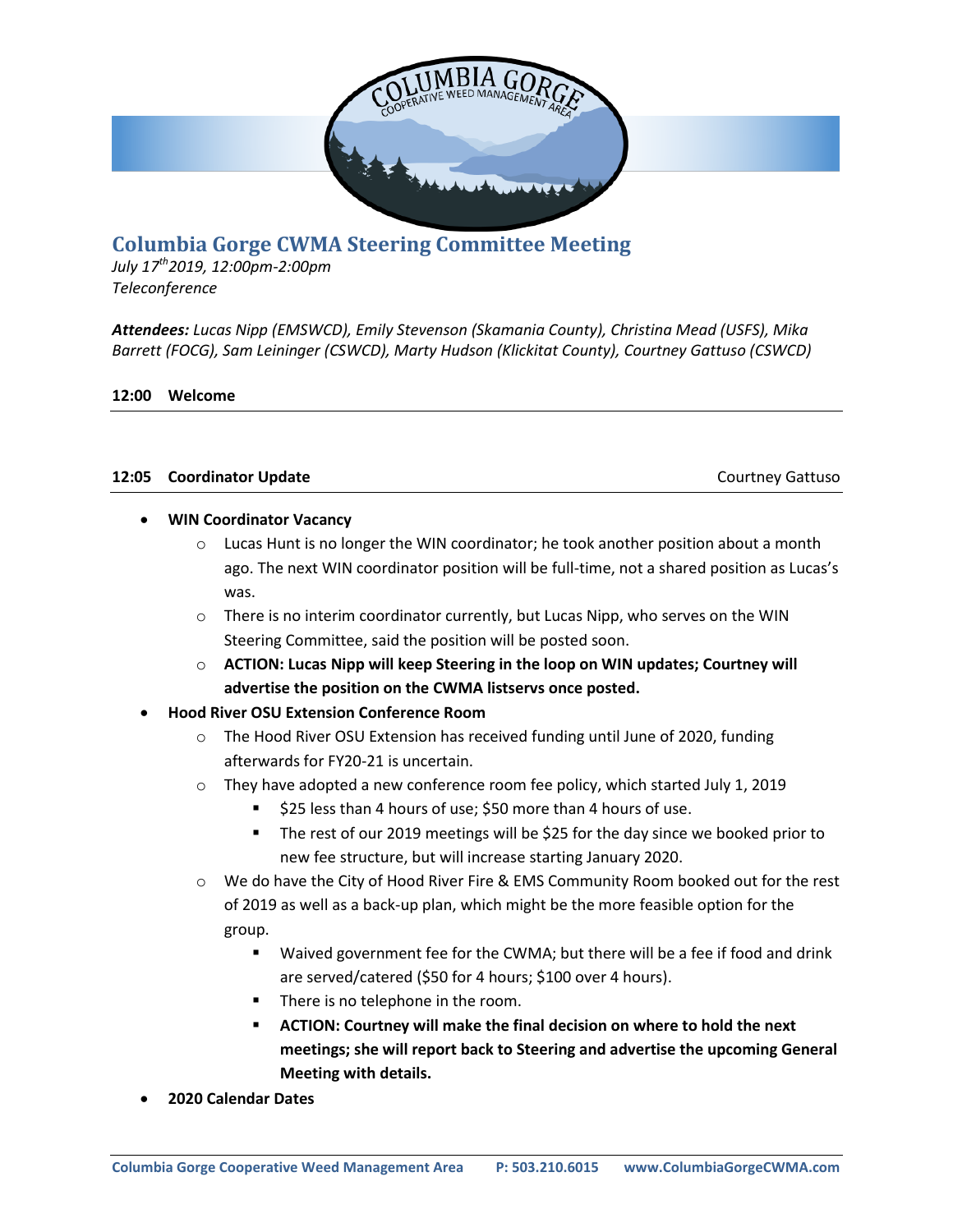- $\circ$  Courtney plans on lining up next year's calendar with tentative dates for meetings and events by September 1st.
- o She plans on working with Emily and Mika on upcoming event dates.
- o **ACTION: Courtney will send the tentative 2020 Calendar to Steering for final thoughts once it's wrapped up.**

#### **12:20 Leave No Trace and Science And Science And Science And Science And Science And Science And Science And Science And Science And Science And Science And Science And Science And Science And Science And Science And Scie**

- Mika attended the Leave No Trace Gorge Hotspot workshop week and represented the CWMA as well as Friends of the Columbia Gorge. There were communication workshops for both land managers and the general public to discuss how to implement best management practices for visitors who recreate in the Gorge.
	- There will be an executive summary written including action items from the event which will be released soon.
	- **ACTION: Mika will present on the Leave No Trace Gorge Hotspot Week at the upcoming General Meeting on August 28th .**
	- Note from Mika: Next Spring, Sara Woods and Mika Barrett will launch crew leader program and wants to extend the orientation training to the CWMA partners. More information to follow.

## **12:30 Farm Bill Future Emily Stevenson**

- Next year's 2020 Farm Bill was accepted and the APHIS agreement is in the works.
- The funding will cover the upcoming ISEP event, but we will not be hosting Stop the Invasion in 2020.
- Emily is working out the details for the upcoming Farm Bill, wants to know if we should include another field day event, but it will need to include pest/disease component.
- **ACTION: Emily will ask the General Meeting attendees for ideas on a hosted event that could benefit the CWMA, funded through the Farm Bill.**

## **12:50 General Meeting Topics** All

- The group agreed that a guided discussion topic would be a good idea for the upcoming General Meeting on August 28<sup>th</sup>.
- Draft agenda topics include:
	- o Coordinator update Courtney
	- o Leave No Trace Mika
	- o Farm Bill Emily
	- o WIN Update Lucas Nipp
	- o Management Plan All
	- o Partner Discussion: Failures & Successes of Field Season All (time limit needed)

## **1:10 "Official Documents" Renew Review** All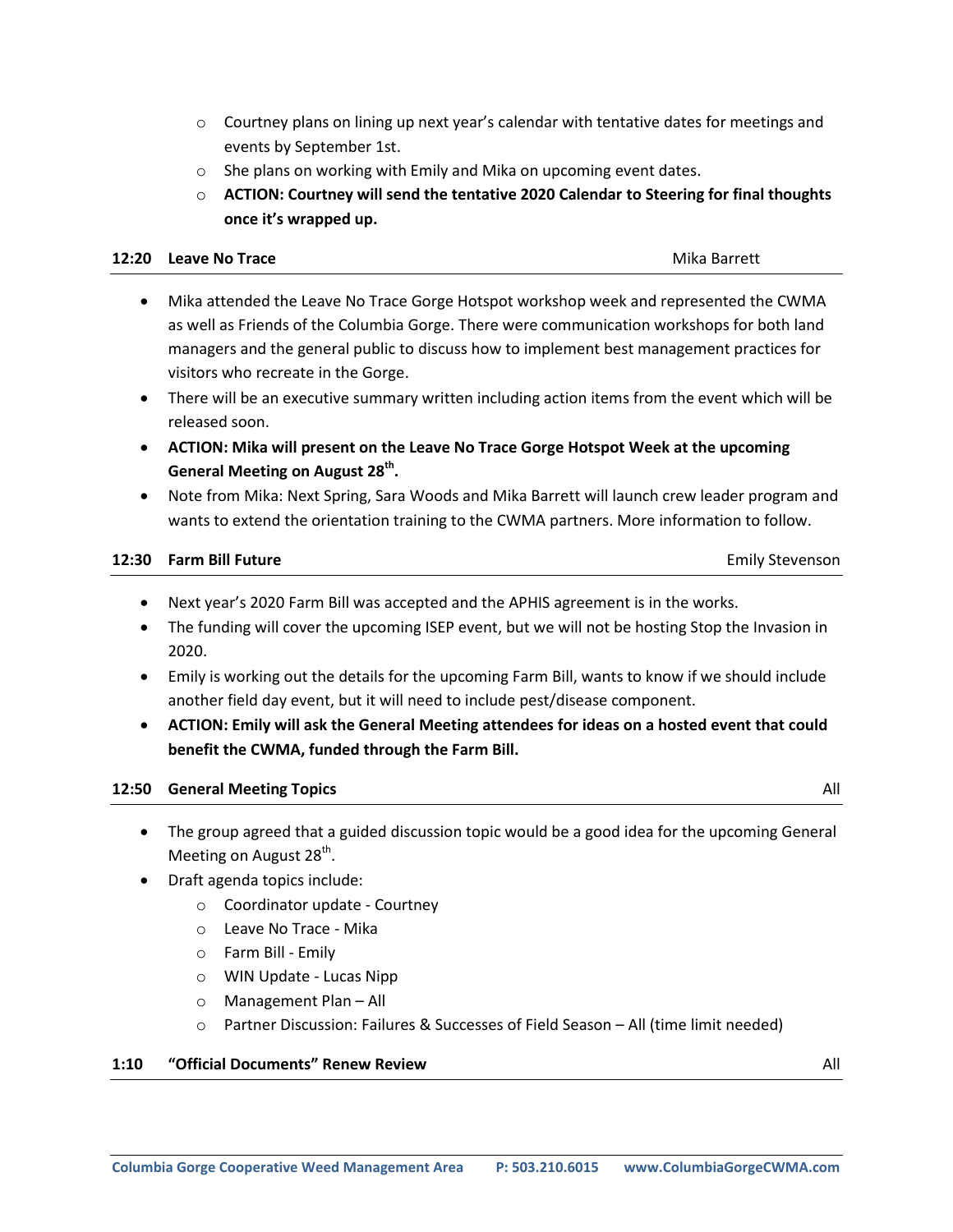- Not only is the CWMA MOU expiring at the end of the calendar year, but the Management Plan is as well.
	- $\circ$  The group believes the current MOU is still relevant and no strong changes or revisions are needed at this time. We will ask for partner signatures for the MOU with the funding ask later this year.
	- $\circ$  Steering will revisit the Management Plan and make any revisions if necessary.
	- $\circ$  Steering member nominations (every 2 years) will be held at the October General Meeting.
	- o **ACTION: Courtney will send Steering the Management Plan in GoogleDocs to make changes collaboratively.**
- The Operating Plan is an annual document that has not been updated for a while, but it aligns with the Coordinator Work Plan which Courtney actively refers to.
	- $\circ$  The group agreed that it would be beneficial to transition the Operational Plan to the Coordinator Work Plan.
	- o **ACTION: Courtney will send Steering a draft Coordinator Work Plan/Operational Plan for 2020 for approval.**

## **1:30 BMP/Website Updates** All

## **BMPs**

- $\circ$  Courtney asks the group for suggestions on potential BMP revisions or candidates.
	- Emily recently revised the Tree of Heaven BMP a few months ago. The group thinks revising the most visited BMPs would be a good route.
	- Top 5 most visited BMPs (since initial posting on website):
		- Tree of Heaven
		- Canada Thistle
		- Himalayan Blackberry
		- Scotch Broom
		- Meadow Knapweed

## **Website Blitz**

- o Courtney has plans to spend Fall/Winter time to a mini "Website Blitz", devoting a chunk of time to updating the website.
	- Potential ideas for the website:
		- Over The Counter Herbicide Formulations document
			- o Needs revision
		- Interactive Partner Map (Google Earth)
			- o Could be a "time sink"
		- Updated CWMA documents and meeting minutes
		- Project Highlights joint organizational projects
			- o Ask members for submissions (annually?)
- **Google Drive Upload**